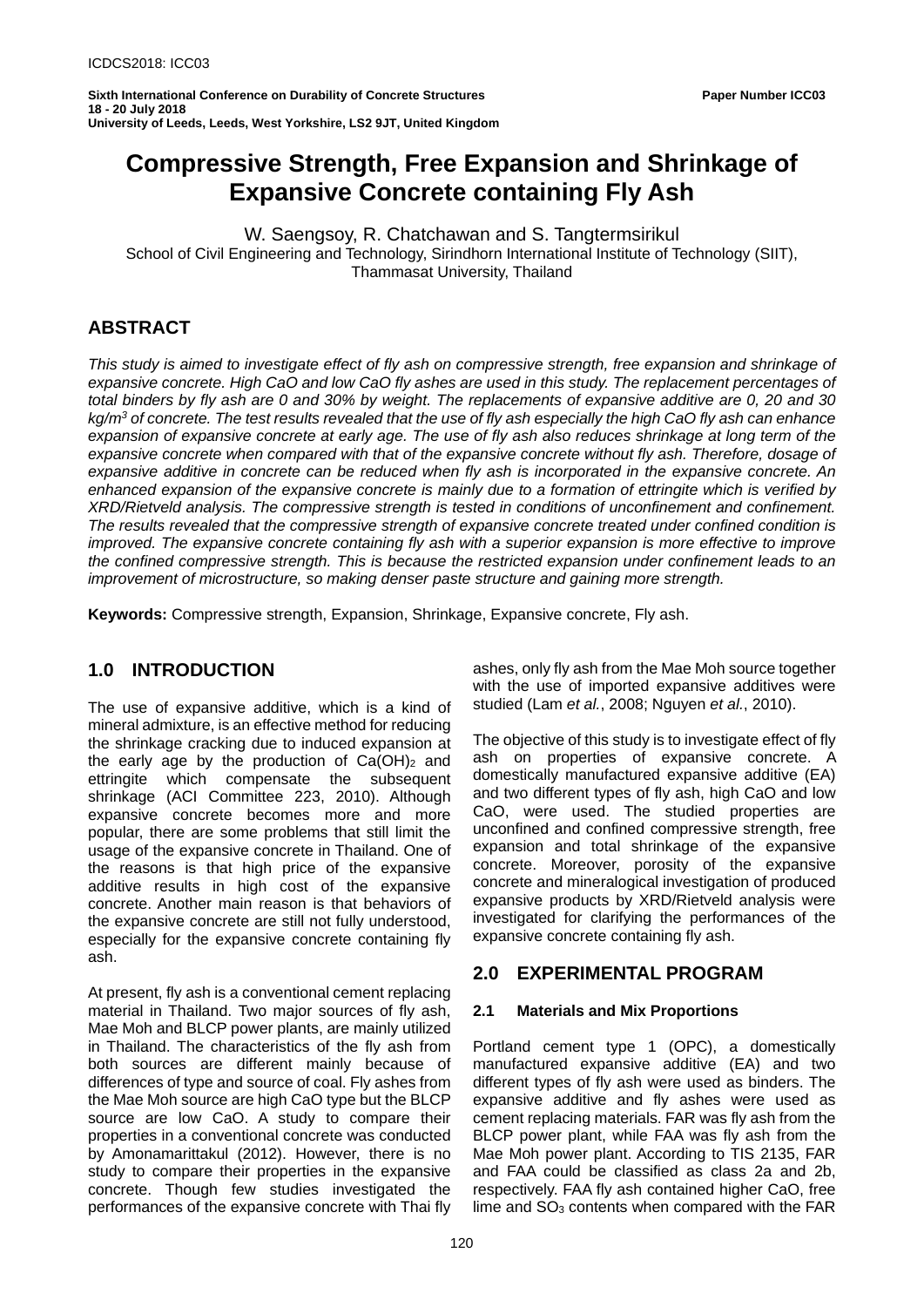fly ash. Chemical compositions and physical properties of Portland cement type 1, expansive additive, and fly ashes are shown in Table 1. Water to binder ratio of paste and concrete mixtures were fixed at 0.30 and 0.45, respectively. The replacement percentages of fly ash were 0 and 30% by weight of total binders for paste and concrete mixtures. The expansive additive was replaced at 0 and 5% by weight of total binders for paste mixtures, and 0 and 20 kg/m<sup>3</sup> for concrete mixtures. The mix proportion of pastes and concrete are shown in Table 2 and Table 3, respectively.

**Table 1.** Chemical compositions and physical properties of Portland cement type 1, expansive additive and fly ashes

| Chemical                                                  |       |                       | Fly ash |       |  |
|-----------------------------------------------------------|-------|-----------------------|---------|-------|--|
| composition<br>(% by<br>weight)<br>/ physical<br>property | OPC   | Expansive<br>additive | FAR     | FAA   |  |
| SiO <sub>2</sub>                                          | 19.70 | 9.04                  | 61.09   | 35.71 |  |
| $\mathsf{Al}_2\mathsf{O}_3$                               | 5.19  | 2.53                  | 20.35   | 20.44 |  |
| Fe <sub>2</sub> O <sub>3</sub>                            | 3.34  | 1.47                  | 5.20    | 15.54 |  |
| CaO                                                       | 64.80 | 68.60                 | 2.32    | 16.52 |  |
| MgO                                                       | 1.20  | 0.78                  | 1.35    | 2.00  |  |
| Na <sub>2</sub> O                                         | 0.16  | 0.23                  | 0.79    | 1.15  |  |
| K2O                                                       | 0.44  | 0.13                  | 1.36    | 2.41  |  |
| $SO_3$                                                    | 2.54  | 12.19                 | 0.28    | 4.26  |  |
| Free lime                                                 |       | 27.98                 | 0.03    | 1.71  |  |
| ו ח                                                       | 2.10  | 4.65                  | 5.68    | 0.49  |  |
| Specific<br>gravity                                       | 3.13  | 3.02                  | 2.11    | 2.21  |  |
| <b>Blaine</b><br>fineness<br>$(cm^2/g)$                   | 3,660 |                       | 3,400   | 2,867 |  |

# **2.2 Experiments**

#### Free Expansion and Shrinkage Test

Free expansion and shrinkage test were conducted according to ASTM C157/C157M. The concrete specimens with dimensions of 75×75×285 mm were used for this testing. The specimens were demoulded

#### **Table 2.** Mix proportion of pastes

at 8 hours after casting. After demoulding, the initial length of the specimens were immediately measured. The specimens were cured in the water for the first 7 days and subsequently exposed to drying environment (28°C and 75% RH). The length change of each specimen was measured by a length comparator every day for the first 7 days, every 2 days for the second week and every week until the shrinkage gradually reduced with time. The length changes of specimens at the first 7 days (cured in water) were used as the results of free expansion.

#### Compressive Strength Test

Compressive strength was tested in two conditions, unconfined and confined conditions. The unconfined compressive strength was conducted according to TIS 409. The concrete cube specimens with a size of 100×100×100 mm were demolded at 24 hours after casting, and cured in water for 3, 7, 28, and 91 days. After curing, the compressive strength of the<br>specimens was measured. The confined specimens was measured. The confined compressive strength simulates the concrete in general structures which are always in confined condition. The specific confinement was designed. Two deformed bars with a diameter of 12 mm (DB 12) were fixed at the ends by steel plates with a size of 100x100 mm. To prohibit adhesion between concrete and deformed bars, the deformed bars were sheathed by plastic tubes. The specimens were demolded at 24 hours after casting, and cured in water for 3, 7, 28 and 91 days. The steel plates, deformed bars and plastic tubes were cured together with the concrete specimens and were removed before testing. The specimen for confined compressive strength test is shown in Fig. 1.

#### Porosity of Concrete

Concrete specimens with the same size as the unconfined and confined compressive strength tests were used for testing porosity of concrete. The test was conducted following ASTM C642.

| No. | Mix ID          | Portland cement<br>type 1,<br>(ratio by weight) | Expansive<br>additive,<br>(ratio by weight) | Fly ash,<br>(ratio by weight) | Water |      |
|-----|-----------------|-------------------------------------------------|---------------------------------------------|-------------------------------|-------|------|
|     |                 |                                                 |                                             | <b>FAR</b>                    | FAA   |      |
|     | OPC             | 00. ا                                           |                                             | $\,$                          | $\,$  |      |
|     | EA <sub>5</sub> | 0.95                                            | 0.05                                        | -                             | $\,$  | 0.30 |
|     | EA5FAR30        | 0.65                                            | 0.05                                        | 0.30                          | $\,$  |      |
|     | EA5FAA30        | 0.65                                            | 0.05                                        |                               | 0.30  |      |

#### **Table 3.** Mix proportion of concrete

|        | Mix ID       |     | Proportions per 1 m <sup>3</sup> of concrete, kg |                          |            |         |        |           |        |
|--------|--------------|-----|--------------------------------------------------|--------------------------|------------|---------|--------|-----------|--------|
| No.    |              |     | Portland<br>cement type 1                        | Expansive<br>additive    |            | Fly ash | Sand   | Limestone | Water  |
|        | W45          | 1.4 | 416.02                                           | $\overline{\phantom{a}}$ |            |         | 767.30 | 1.062.96  | 187.21 |
| $\sim$ | W45EA20      | 1.4 | 395.67                                           | 20.00                    |            |         | 767.30 | 1.062.96  | 187.05 |
| ≘      | W45FAR30     | 1.4 | 274.43                                           | $\overline{\phantom{a}}$ | <b>FAR</b> | 117.61  | 767.30 | 1.062.96  | 176.42 |
| 4      | W45FAA30     | 1.4 | 276.61                                           | $\,$                     | <b>FAA</b> | 118.55  | 767.30 | 1.062.96  | 177.82 |
| 5      | W45EA20FAR30 | 1.4 | 254.19                                           | 20.00                    | <b>FAR</b> | 117.51  | 767.30 | 1.062.96  | 176.27 |
| 6      | W45EA20FAA30 | 1.4 | 256.38                                           | 20.00                    | FAA        | 118.45  | 767.30 | 1.062.96  | 177.67 |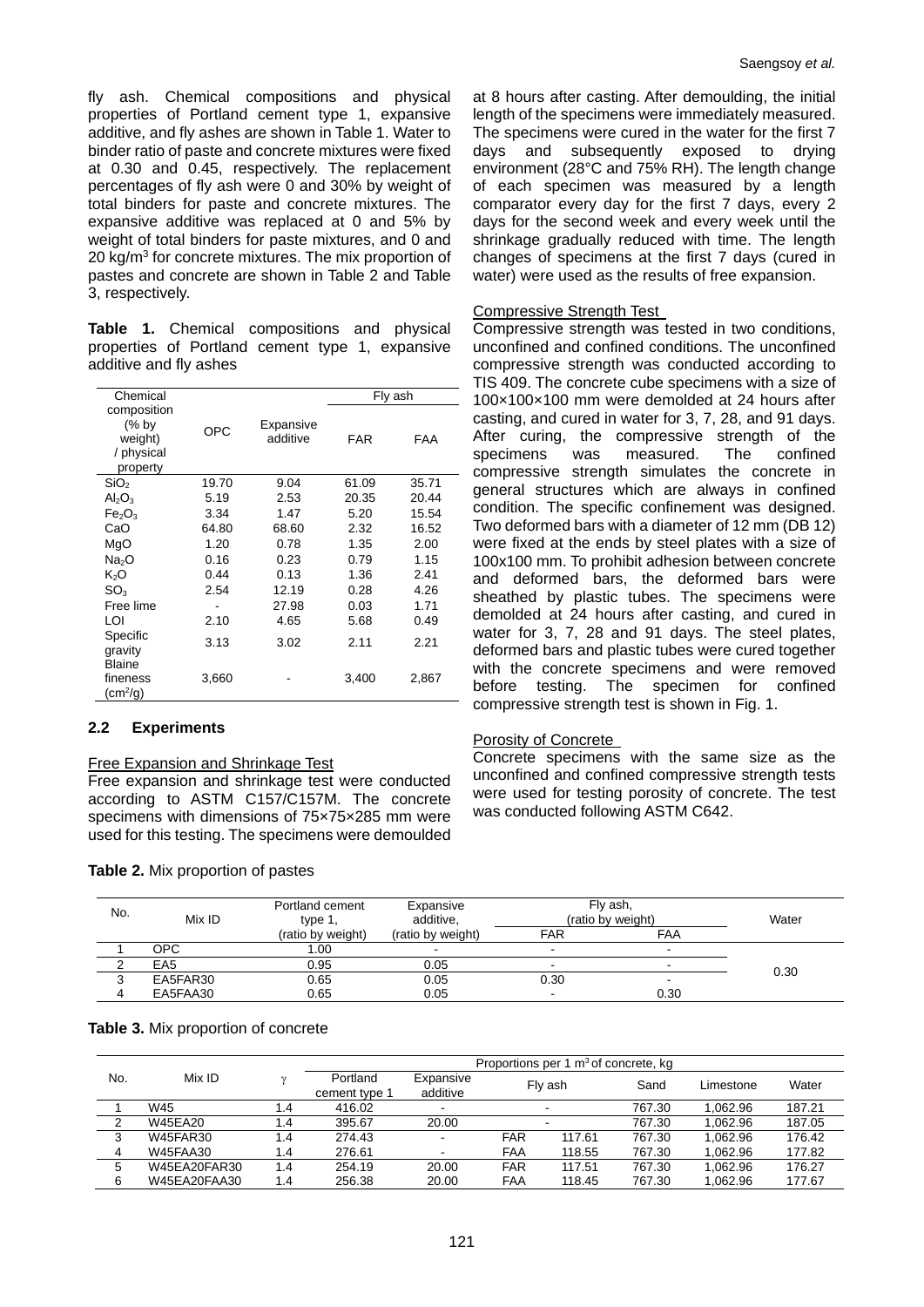

**Fig. 1.** Specimen for confined compressive strength test

#### XRD/Rietveld analysis

X-ray Diffraction was used for mineralogical investigation. Paste specimens were cast and cured in water for 7 days. After that, the specimens were cursorily ground to a size between 2.36-4.75 mm (passing sieve No.4 but retained on sieve No.8), and immersed in the acetone for 24 hours. Then the samples were dried in the oven at 50°C for 24 hours to stop the hydration of cement. The dried specimens were ground to the particle size range of 45-75 μm by a planetary ball mill and mixed with corundum (aluminium oxide), an internal standard, by a ground powder to corundum ratio of 9:1. After that, the tests of the prepared specimens were conducted on Bruker D4 Endeavor. Eva program was used for determining the composition of the compound and Rietveld analysis implemented in TOPAS software was used for quantifying the amounts of compounds. The measurement conditions were defined as 0.02 degree for the step angle, 0.2 second for the count time and 5 to 70 degrees for the range of 2θ. The tube voltage and current were 35 kV and 45 mA, respectively.

# **3.0 RESULTS AND DISCUSSION**

#### **3.1 Free Expansion and Shrinkage**

Figure 2 shows the results of free expansion of concrete containing different types of fly ash. The results of free expansion of concrete showed similar tendency for both Non-EA concrete and expansive concrete. It is clearly seen that free expansion of the expansive concrete was further enhanced when fly ashes were used. The high CaO fly ash (FAA) mixtures showed higher expansion than the low CaO fly ash (FAR) mixtures.

The cause of the different expansion enhancement in each types of fly ash mixture occur from the low early age stiffness of the paste structure which makes concrete expand easily. In addition, it is also possible that fly ash delays the expansive additive reaction causing less expansion to occur before the mixtures get hardened. It is noted that the expansion reaction occurring during fresh and plastic states is considered ineffective since it does not contribute to the expansion of the hardened mixtures. Moreover, the additional expansive products (Ca(OH)<sub>2</sub> and

ettringite) are produced from the presence of free lime and SO3 in fly ashes (Lam et al., 2008). The latter assumption may be the main reason for the different expansion in different types of fly ash mixtures.



**Fig. 2.** Free expansion of concrete containing different types of fly ash

Figure 3 shows the results of free expansion of Non-FA and high CaO fly ash (FAA) concretes containing different dosages of expansive additive at the age of 7 days. It is observed that the use of fly ash was more effective to enhance expansion of expansive concrete. The use of fly ash could reduce the use of expansive additive dosage. For example, when considering fly ash concrete having similar expansion values with the Non-FA concrete containing 30 kg/m<sup>3</sup> of expansive additive, the use of 30% high CaO fly ash (FAA) could produce the expansion at same range of Non-FA mixtures at the expansive additive usage approximately of 18 kg/ $m<sup>3</sup>$ . This means that the use of fly ashes could reduce the expansive additive usage approximately to 12 kg/ $m<sup>3</sup>$  for mixtures with 30% high CaO fly ash (FAA).

Figure 4 shows the results of total shrinkage of concrete containing different types of fly ash. The results of total shrinkage showed similar tendency for both Non-EA concrete and expansive concrete. Both types of fly ash mixtures had lower total shrinkage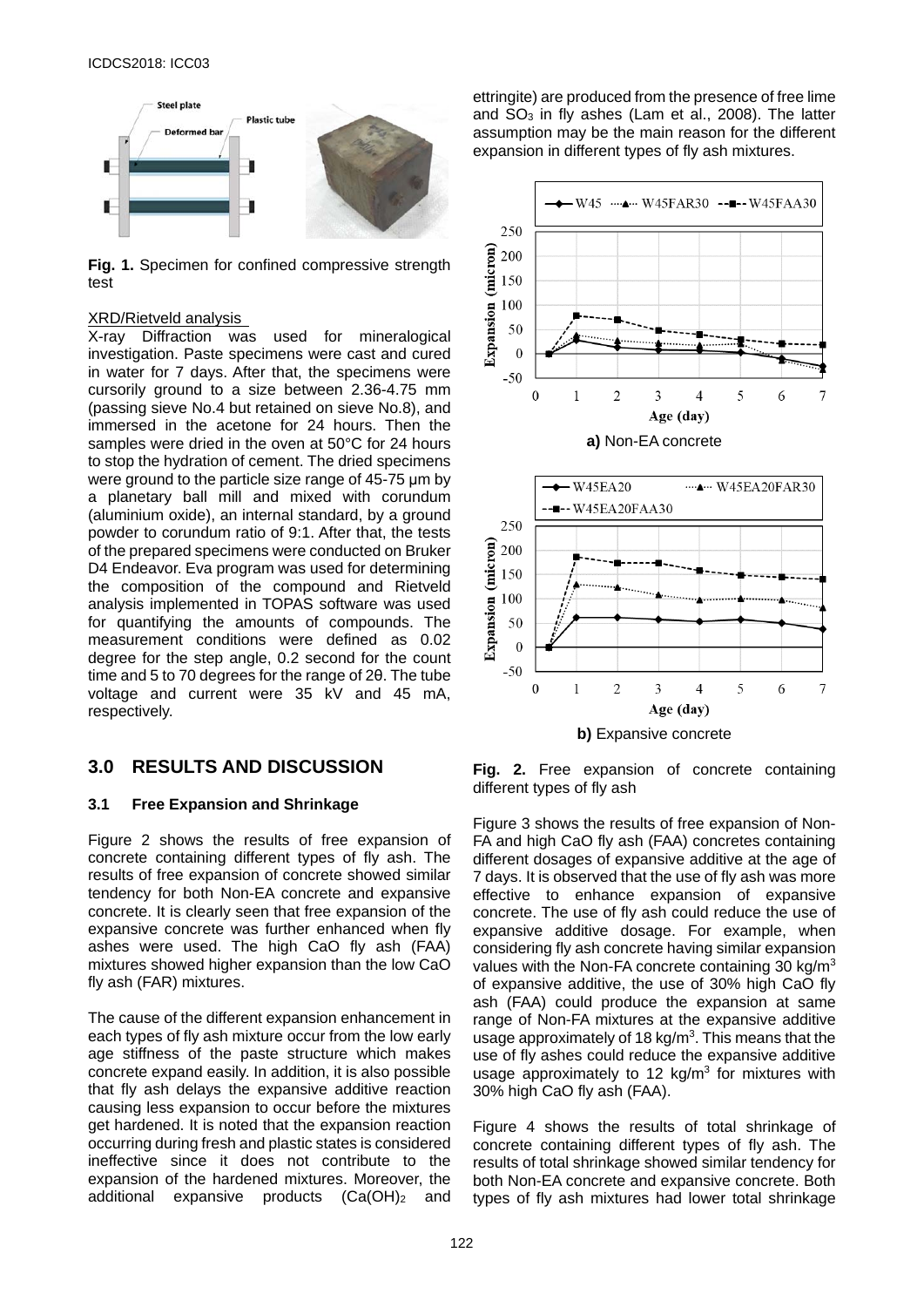values than that of Non-FA mixtures. The total shrinkage values of high CaO fly ash (FAA) mixtures were lower than that of low CaO fly ash (FAR) mixtures. It can be noted that the reduction of total shrinkage was mainly caused by the difference of the significant expansion which was generated at the early age in each mixture.



**Fig. 3.** Free expansion of Non-FA and fly ash concretes containing different dosages of expansive additive at the age of 7 days



**Fig. 4.** Total shrinkage of concrete containing different types of fly ash

To clearly see the effectiveness of shrinkage reduction at long term state, the results of total shrinkage which excluded the generated expansion during water-cured period at the early age was simply calculated by Eq. (1) and the results are shown in Fig. 5.

$$
\varepsilon s_{\text{dry}}(t) = \varepsilon s_{\text{total}}(t) - \varepsilon s_{\text{total}}(7) \tag{1}
$$

where  $\mathcal{L}(\mathcal{S}_{div}(t)) =$  Shrinkage values in dry curing period after 7 days of water curing (micron)

 $\mathcal{L}(\mathcal{S}_{total}(t))$  = Total shrinkage values at the age of t days (micron)

 $\epsilon s_{total}(7)$  = Total shrinkage values at the age of 7 days (micron)

 $t = Age$  of total shrinkage specimen (days)

It can be seen in Fig. 5 that both types of fly ash concrete showed lower shrinkage values in dry curing period than that of the Non-FA concrete. However, the shrinkage values in dry curing period did not show significant differences between each type of fly ash concrete. These tendencies could be seen in both of Non-EA concrete (Fig. 5a), and expansive concrete (Fig. 5b).



**Fig. 5.** Total shrinkage in dry curing period of concrete containing different types of fly ash

All of the above results for free expansion and shrinkage revealed that the reduction of shrinkage values in expansive concretes mainly depended on the magnitude of generated expansion at the early age, but did not participate in shrinkage reduction at long term. When fly ash was cooperatively used, especially in expansive concrete, the shrinkage could be further reduced because of expansion enhancement at the early age by the assumptions of the paste stiffness reduction, the additional expansive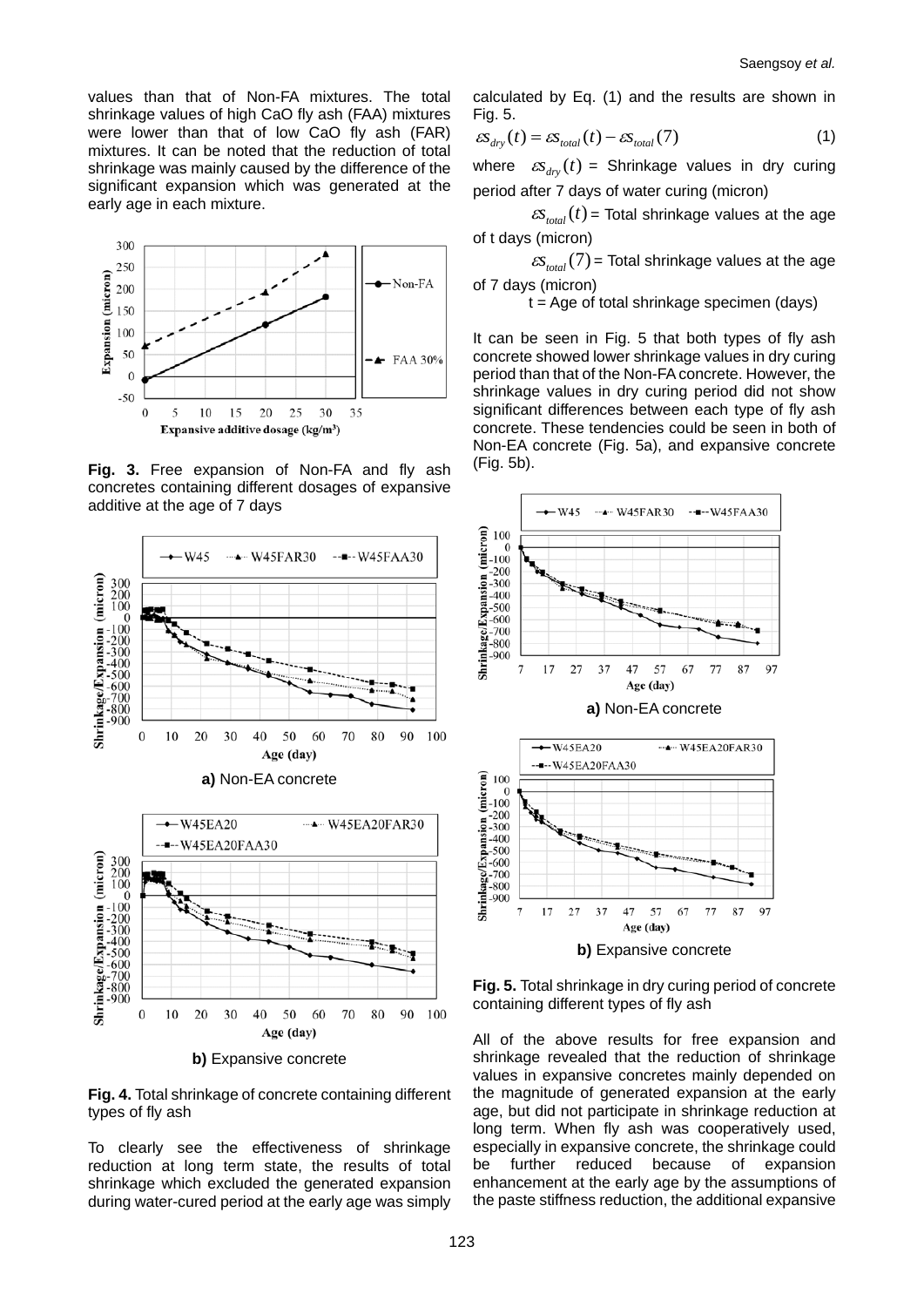products from CaO, free lime and  $SO<sub>3</sub>$  in fly ashes, and the delayed expansive additive reaction by fly ash. Moreover, the use of fly ash also reduced shrinkage at long term. It is partly because of the reduction of autogenous shrinkage at early age due to the lower water retention of fly ash, thereby providing more free water for hydration process, as well as the retardation of hydration. Drying shrinkage at long term is also reduced due to the improvement of pore structure by pore refinery effect of fly ash which reduces the evaporation of free water to the environment (Tongaroonsri, 2009). In addition, it may be because of the pore refinery effect which occurs from the additional produced expansive products in expansive concrete with fly ashes which reduces permeability of the concrete. Therefore, it is beneficial to use fly ash in expansive concrete in the aspect of shrinkage reduction due to combined effects of the significant enhancement of expansion at the early age and properties of fly ash which could reduce shrinkage at long term.

# **3.2 XRD/Rietveld analysis**

The XRD/Rietveld analysis was used to examine the amounts of expansive products  $(Ca(OH))<sub>2</sub>$  and ettringite) in each mixture. The results of expansive products derived from the XRD analysis in each mixture are illustrated using a relationship between the products and the free expansion of concrete at the age of 7 days. This relationship is shown in Fig. 6. It can be seen in the Fig. 6a that the free expansion was enhanced at the lower levels of  $Ca(OH)_2$  content in the mixture. The cause for  $Ca(OH)_2$  reduction is because it is consumed by pozzolanic reaction and ettringite formation (Mehta & Monteiro, 2006; Barbhuiya et al., 2009; Tudjonoa et al., 2014). In contrast, it can be seen in Fig. 6b that the free expansion linearly increased when the produced ettringite content was increased. The high CaO fly ash (FAA) mixtures which were the mixtures with the highest ettringite formation showed the highest free expansion, followed by the low CaO fly ash (FAR) mixtures and Non-FA mixtures, respectively. This indicated that the expansion enhancement from fly ash in expansive concrete was not due to the increased amount of  $Ca(OH)_2$ , but well correlated with the increased amount of ettringite.

# **3.3 Compressive Strength**

Figure 7 shows the results of unconfined compressive strength of concrete containing different types of fly ash. The use of different types of fly ash showed similar trend of compressive strength results in Non-EA concrete and expansive concretes. When comparing between Non-FA mixtures and fly ash mixtures, all types of fly ash mixtures showed significantly lower compressive strength than that of the Non-FA mixtures at the early age. However, the compressive strength of fly ash mixtures was enhanced at the later age due to the pozzolanic reaction. When different types of fly ash were

considered, the compressive strength of fly ash mixtures at the early age was mainly affected by the CaO and free lime contents in the fly ashes. The low CaO fly ash (FAR) mixtures showed lower compressive strength than that of high CaO fly ash (FAA). It is because of the activation of pozzolanic reaction with the produced  $Ca(OH)_2$  at the early age from CaO and free lime contents in fly ash (Barbhuiya et al., 2009; Tudjonoa et al., 2014). At the later age, the compressive strength of fly ash mixtures was mainly affected by the availability of the  $SiO<sub>2</sub>$  content for pozzolanic reaction. The low CaO fly ash mixtures, having higher  $SiO<sub>2</sub>$  content, turned into the fly ash mixtures which resulted in the higher compressive strength when compared with the high CaO fly ashes mixtures.



**b)** Ettringite content

**Fig. 6.** Relationship between results of expansive products derived from XRD analysis and free expansion of concrete containing different types of fly ash at the age of 7 days

The effect of fly ash types on confined compressive strength showed similar tendency with the unconfined compressive strength in both cases of Non-EA concrete and expansive concrete. The results of unconfined and confined compressive strengths of concrete are compared in Fig. 8. It can be seen that concrete mixtures which were made under confined condition had higher compressive strength than those in unconfined condition. The strength improvement of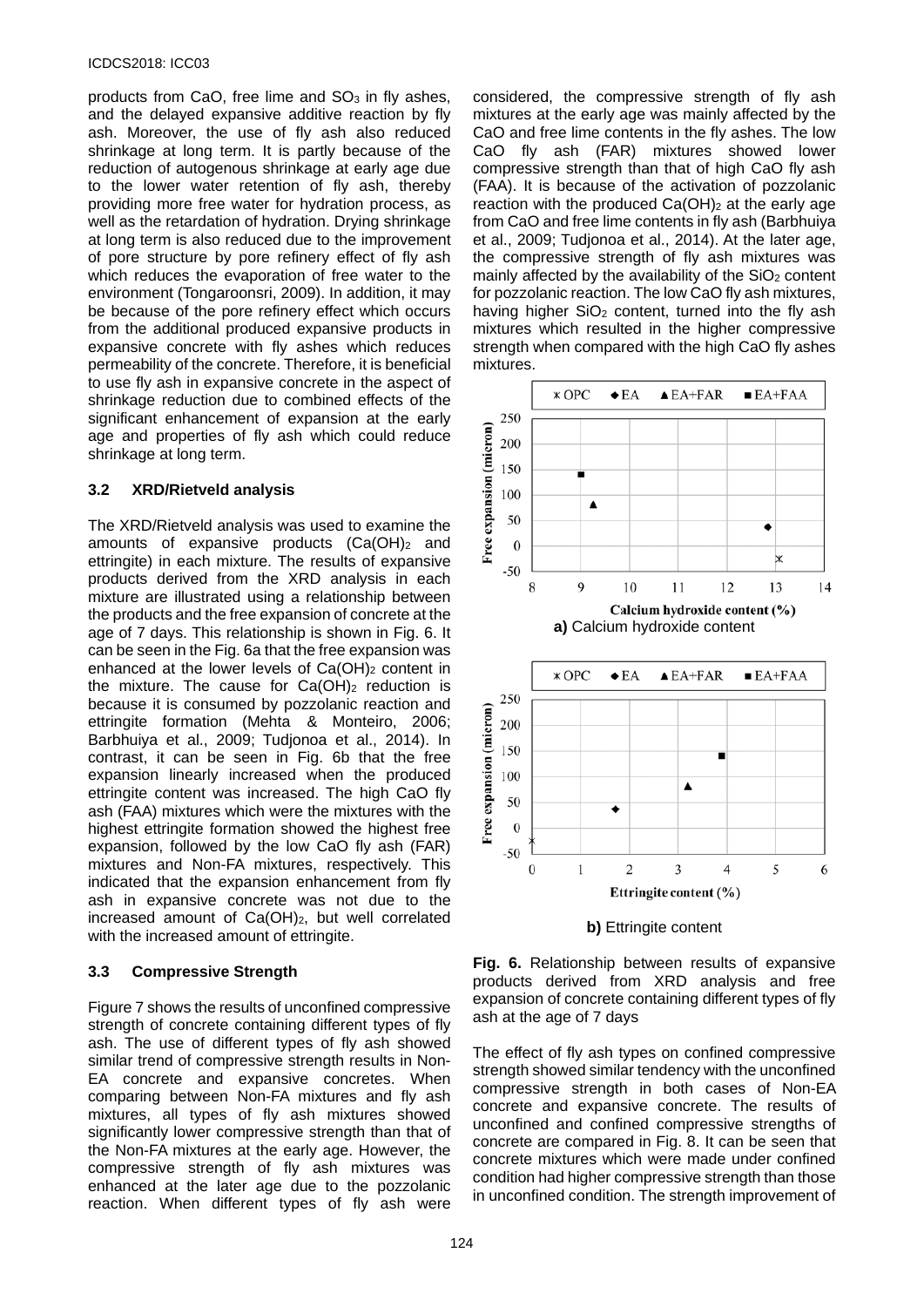concrete made under confined condition occurs from the restricted expansion, improving microstructure and so making denser paste structure (Shuguang & Yue, 1999). This explanation can be confirmed by the results of porosity of concrete.



**Fig. 7.** Unconfined compressive strength of concrete containing different types of fly ash

# **3.4 Porosity of Concrete**

Figure 9 shows the results of porosity of the concrete made under unconfined and confined conditions at the age of 7 days. The porosity of concrete of the confined mixtures showed lower values when they were compared with the unconfined mixtures. This is caused by the denser paste structure which is produced under confined condition. The lower porosity, indicating a denser paste structure, resulted in higher compressive strength of the concrete.

# **4.0 CONCLUSIONS**

Based on the test results, the following conclusions can be drawn.

The use of fly ash in expansive concrete not only could improve the expansion at the early age, but also reduce the shrinkage at long term which was similar when fly ash is used in non-EA concrete. The high CaO fly ash (FAA) was more effective for enhancing expansion of expansive concrete than the low CaO fly



**c)** Age of concrete at 91 days

**Fig. 8.** Unconfined and confined compressive strengths of concrete containing different types of fly ash



**Fig. 9.** Porosity of concrete made under unconfined and confined conditions at the age of 7 days